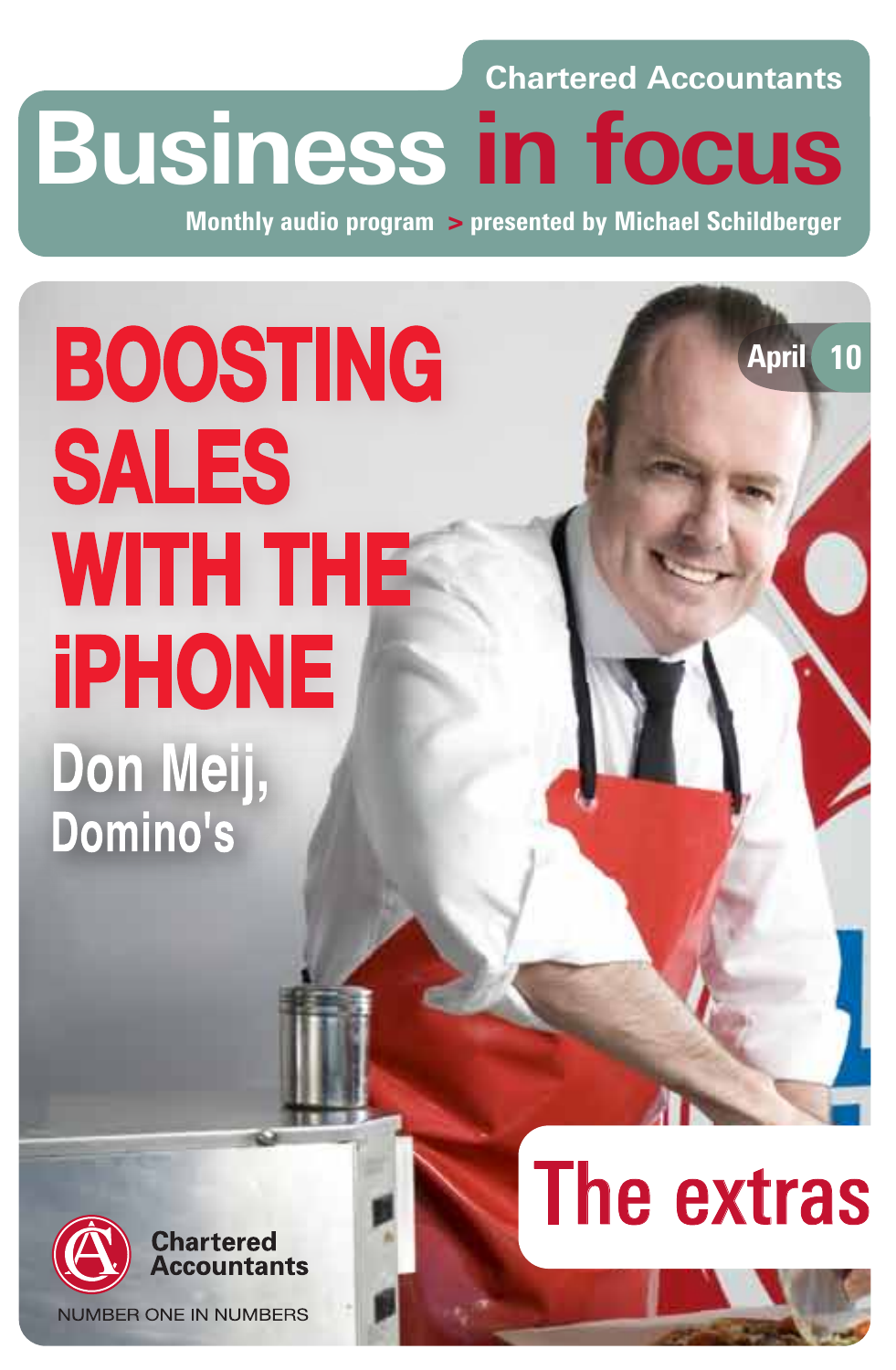

Executive Chairman Michael Schildberger

Managing Director Nick Schildberger

**Production Manager**<br>Heather Dawson

Chief Editor John Hounslow

Producer Bob Kearsley

Studio Manager Peter Letts

Advertising/Sponsorship Nick Schildberger nschildberger@be.com.au

#### Publisher

Business Essentials Pty Ltd 405 Riversdale Road, Hawthorn East Vic 3123 Telephone: 03 9882 8333 Facsimile: 03 9882 8017 Email: info@be.com.au Website: www.be.com.au

**External of the always like to tell stories of outstanding business success**<br>
each up have tup isopiting a vermion this month and we have two inspiring examples this month.

> One is Aussiebum – a company which is hardly a household name in Australia. That's because its creator, Sean Ashby, doesn't sell to retailers here. They rejected him when he tried to start his manufacturing business, specialising in men's swim and under wear. But that didn't stop him. He went on the internet and now runs a multi-million dollar empire selling to some of the most fashionable outlets in the world. We hear plenty about internet success stories, but Aussiebum is a real-life example.

> Another great example is the Domino's Pizza chain, which has also embraced technology to achieve remarkable profit results. While so many baby boomers were shying away from the communications explosion, Domino's targeted its Generations X and Y consumers by creating an iPhone application for ordering pizzas. The outcome is staggering, as Chief Executive Don Meij explains to us on this month's CD.

> The government's new rules on Employee Share Schemes have been passed, and Peter McGinty, Tax Training Specialist with the Institute of Chartered Accountants in Australia, walks us through them.

Navigating through the credit squeeze is a challenge for many business people now but Guy Barnes of Global Rental and Leasing has an answer.

Motivator and international entrepreneur, Justin Herald of Major Motivation, believes in starting businesses with limited capital and tells us why and how.

There's plenty more to enjoy – and learn from – in this program. including Professor Neville Norman's regular update on the economy.

I hope you enjoy it,

h: Lac (

Michael Schildberger Executive Chairman

© Copyright 2010 Business Essentials Pty Ltd. ABN 98 006 144 449. This CD is subject to copyright. No part thereof may be reproduced by any process without direct written permission. Business Essentials and the BE logo are registered trademarks of Business Essentials Pty Ltd. Neither Business Essentials Pty Ltd nor Michael Schildberger nor sponsors of this program accept any form of liability, be it contractual, tortious or otherwise, for the contents of this CD or for any consequences arising from its use or any reliance placed upon it. The information, opinions and advice contained in this CD are of a general nature only and may not relate to or be relevant to your particular circumstances.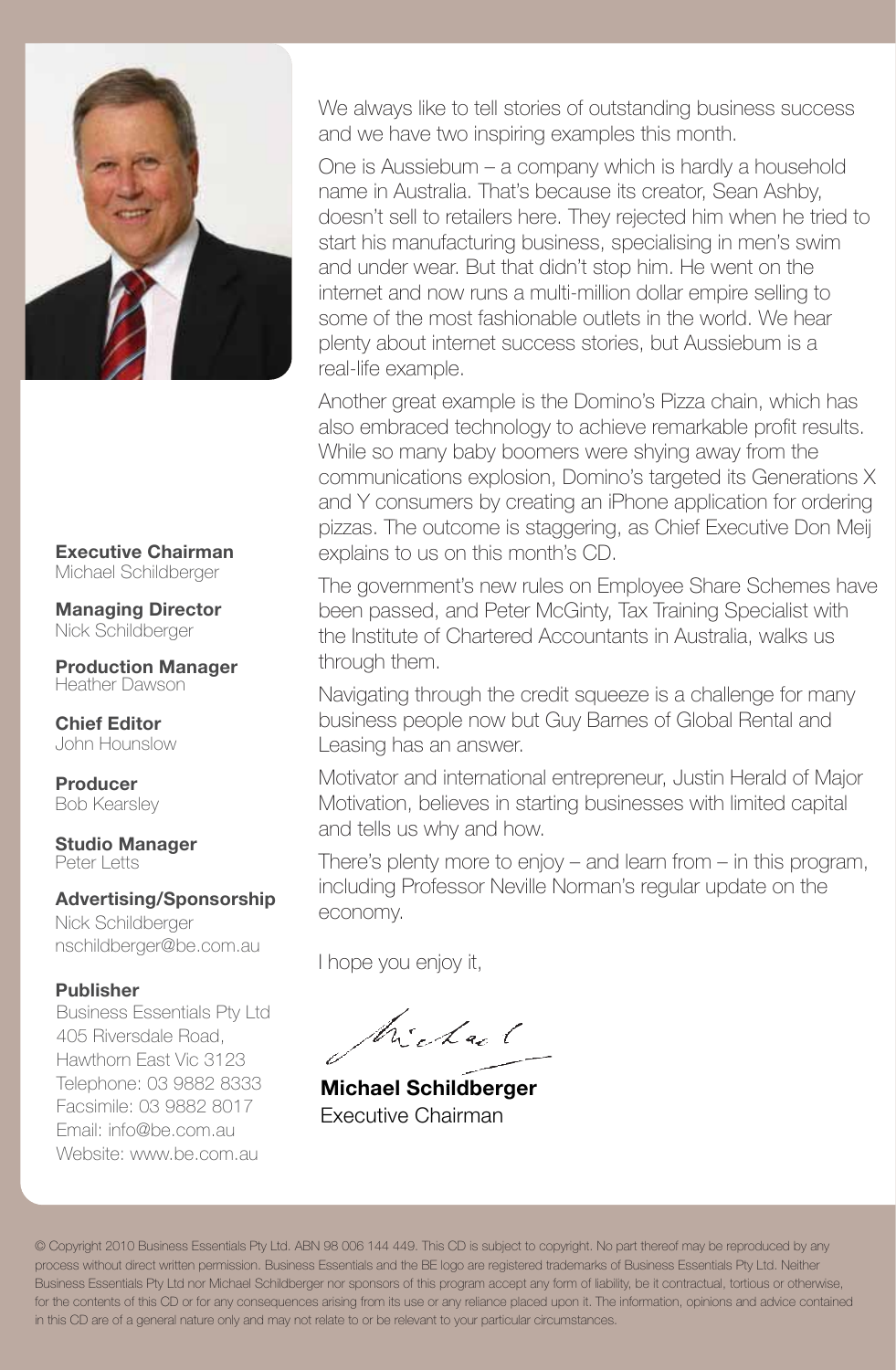#### **This Thismmoonntthh''sseesssseennttiiaallss** Information

For more information about the topics discussed on this April 2010 program, please contact the relevant organisations listed below.

#### **EMPLOYEE SHARE SCHEMES**

The Institute of Chartered Accountants in Australia T: 1300 137 322 www.charteredaccountants.com.au /training

#### **NAVIGATING THE CREDIT SQUEEZE**

Global Rental and Leasing www.gral.com.au

#### **ECONOMIC UPDATE**

Professor Neville Norman, Melbourne University neville.norman@ unimelb.edu.au

#### **PUTTING THE iPHONE TO WORK**

Don Meij, Domino's Pizza T: 07 3633 3333 www.dominos.com.au

#### **CREATING A WINNING BOTTOM LINE**

Sean Ashby, Aussiebum T: 02 9560 2626 www.aussiebum.com.au

#### **TILTING THE ODDS IN YOUR FAVOUR**

Kevin Ryan, Kevin Ryan & Associates T: 07 3260 6080 www.ryanandassociates.com.au

#### **GROWING YOUR BUSINESS – THE ATTITUDE STORY**

Justin Herald, Major Motivation www.justinherald.com

#### **TAX UPDATE**

Michael Jones CA, Cummings Flavel McCormack T: 03 9252 0800 enquiries@cfmc.com.au www.cfmc.com.au

#### **SHAREMARKET UPDATE**

Tim Lincoln, Lincoln Stock Doctor www.lincolnindicators.com.au

#### **LEARNING FROM YOUR EX-EMPLOYEES**

Sheralyn Guy, HRhelp T: 02 8006 1280 www.hrhelp.com.au





NUMBER ONE IN NUMBERS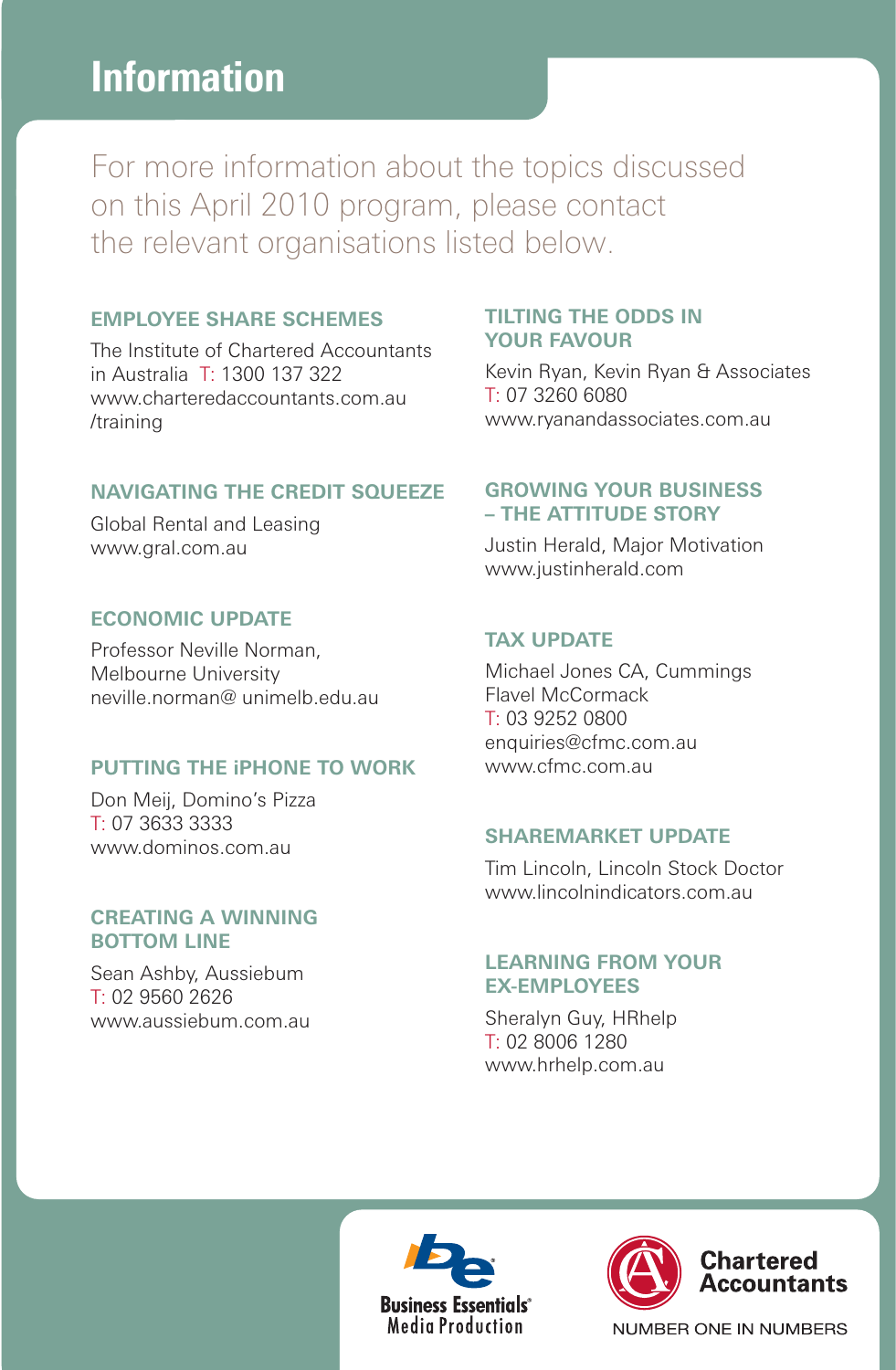

### **Training and Development – at your fingertips**

Keep abreast of the latest development in business and tax in your car, at your desk, or even on the bus!

Your annual subscription will consist of monthly audio updates either on hot topics in business or the latest tax news.

You can choose to have your subscription delivered each month on CD or online. The online version has an optional MP3 download capability enabling you to keep up-to-date via your iPod®, compatible mobile phone, PDA or any other MP3 device.

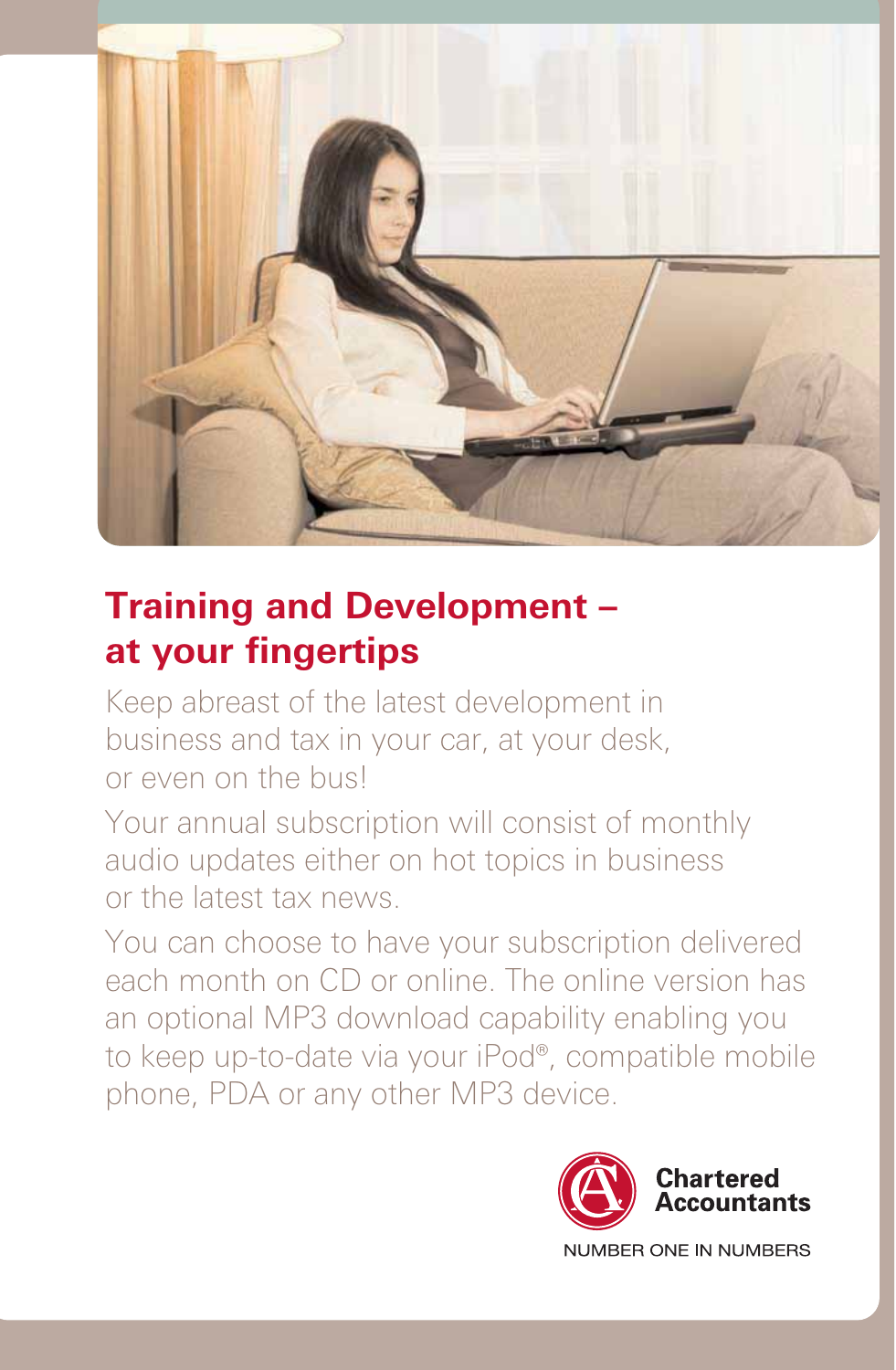### **Subscription Form**

**month's essentials** I would like to subscribe to Chartered Accountants Business in Focus and/or Tax in Focus:

| Family Name:<br>the control of the control of the control of                                                                                                                                                                                   | First Name:          |                                                                                                                                                                                                                                                                                                                                                                                                                                                                                                                                                                                                                                                                                                                                          |                                                                                                        |       |       |
|------------------------------------------------------------------------------------------------------------------------------------------------------------------------------------------------------------------------------------------------|----------------------|------------------------------------------------------------------------------------------------------------------------------------------------------------------------------------------------------------------------------------------------------------------------------------------------------------------------------------------------------------------------------------------------------------------------------------------------------------------------------------------------------------------------------------------------------------------------------------------------------------------------------------------------------------------------------------------------------------------------------------------|--------------------------------------------------------------------------------------------------------|-------|-------|
| Company:                                                                                                                                                                                                                                       |                      |                                                                                                                                                                                                                                                                                                                                                                                                                                                                                                                                                                                                                                                                                                                                          |                                                                                                        |       |       |
| Address:                                                                                                                                                                                                                                       |                      |                                                                                                                                                                                                                                                                                                                                                                                                                                                                                                                                                                                                                                                                                                                                          |                                                                                                        |       |       |
| City:                                                                                                                                                                                                                                          | Country:             |                                                                                                                                                                                                                                                                                                                                                                                                                                                                                                                                                                                                                                                                                                                                          | Postcode:                                                                                              |       |       |
| Telephone:                                                                                                                                                                                                                                     | Fax:                 |                                                                                                                                                                                                                                                                                                                                                                                                                                                                                                                                                                                                                                                                                                                                          |                                                                                                        |       |       |
| Email:                                                                                                                                                                                                                                         | Member No:           |                                                                                                                                                                                                                                                                                                                                                                                                                                                                                                                                                                                                                                                                                                                                          |                                                                                                        |       |       |
| Age Group (please tick one):<br>$\Box$ 18-25                                                                                                                                                                                                   | $\Box$ 26-35         |                                                                                                                                                                                                                                                                                                                                                                                                                                                                                                                                                                                                                                                                                                                                          | $\Box$ 36-45 $\Box$ 46-55 $\Box$ 56-65 $\Box$ >65                                                      |       |       |
| Type of Business:                                                                                                                                                                                                                              | Number of Employees: |                                                                                                                                                                                                                                                                                                                                                                                                                                                                                                                                                                                                                                                                                                                                          |                                                                                                        |       |       |
| <b>Subscription Pricing (GST Inclusive)</b><br><b>Product</b>                                                                                                                                                                                  |                      |                                                                                                                                                                                                                                                                                                                                                                                                                                                                                                                                                                                                                                                                                                                                          | <b>Australian Rates</b><br><b>Overseas Rates</b><br><b>Members</b> Standard<br><b>Members Standard</b> |       |       |
| П<br>Business In Focus - CD                                                                                                                                                                                                                    |                      | \$445                                                                                                                                                                                                                                                                                                                                                                                                                                                                                                                                                                                                                                                                                                                                    | \$545                                                                                                  | N/A   | N/A   |
| Tax In Focus - CD<br>$\Box$                                                                                                                                                                                                                    |                      | \$445                                                                                                                                                                                                                                                                                                                                                                                                                                                                                                                                                                                                                                                                                                                                    | \$545                                                                                                  | N/A   | N/A   |
| Combined (Business in Focus $+$ Tax in Focus) $-$ CD<br>$\Box$                                                                                                                                                                                 |                      | \$795                                                                                                                                                                                                                                                                                                                                                                                                                                                                                                                                                                                                                                                                                                                                    | \$995                                                                                                  | N/A   | N/A   |
| $\Box$<br>Business in Focus - Online                                                                                                                                                                                                           |                      | \$375                                                                                                                                                                                                                                                                                                                                                                                                                                                                                                                                                                                                                                                                                                                                    | \$475                                                                                                  | \$340 | \$430 |
| Tax in Focus - Online<br>$\Box$                                                                                                                                                                                                                |                      | \$375                                                                                                                                                                                                                                                                                                                                                                                                                                                                                                                                                                                                                                                                                                                                    | \$475                                                                                                  | \$340 | \$430 |
| $\Box$ Combined (Business in Focus + Tax in Focus) – Online                                                                                                                                                                                    |                      | \$635                                                                                                                                                                                                                                                                                                                                                                                                                                                                                                                                                                                                                                                                                                                                    | \$835                                                                                                  | \$577 | \$759 |
| <b>Payment Options</b><br>Please find enclosed cheque made payable to Business Essentials Pty Ltd for<br>\$<br>OR debit my:<br>$\Box$ Amex<br>Cardholder's name                                                                                | $\Box$ Mastercard    |                                                                                                                                                                                                                                                                                                                                                                                                                                                                                                                                                                                                                                                                                                                                          | $\Box$ Visa                                                                                            |       |       |
| Card number<br>Signature                                                                                                                                                                                                                       |                      |                                                                                                                                                                                                                                                                                                                                                                                                                                                                                                                                                                                                                                                                                                                                          | Expiry date                                                                                            |       |       |
| Please send your order details to:<br>Free Fax: 1800 656 351<br>Free Call: 1800 039 098<br>Free Post: send this form, (accompanied by<br>a cheque to)<br>Business Essentials Pty Ltd,<br>Reply Paid 579, Hawthorn East,<br>VIC 3123. Australia |                      | Please Note: Upon payment this notice becomes a<br><b>TAX INVOICE.</b> Please retain a copy for your records.<br>Business Essentials Pty Ltd ABN 98 006 144 449<br>405 Riversdale Rd Hawthorn East Vic 3123 Australia<br>Privacy Notification - The Institute of Chartered Accountants in<br>Australia respects the privacy of individuals and acknowledges that the<br>information you provide on this form is protected by the Privacy<br>Amendment (Private Sector Act) 2000. The information collected by the<br>Institute is used for the purpose of processing your registration and<br>providing you information (via email and/or mail) on upcoming events,<br>specific products and services provided by or associated with the |                                                                                                        |       |       |

Institute. To access a full copy of our policy visit charteredaccountants.com.au/privacypolicy

VIC 3123, Australia Tel: +61 3 9882 8333 Fax: +61 3 9882 8017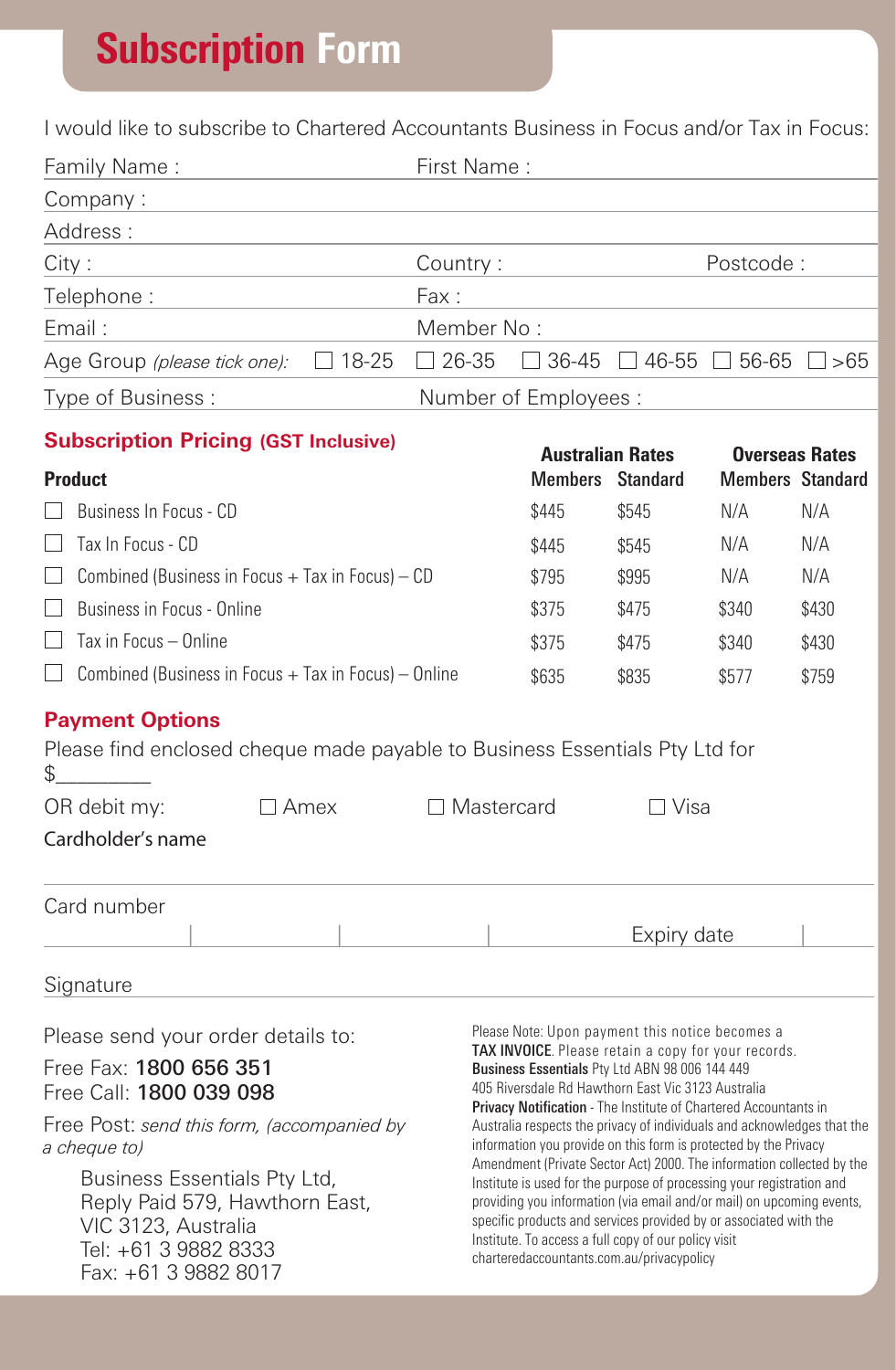#### **In-House Training that really measures up**

For tailored In-House Training that provides your business or practice with a competitive edge – turn to the experts at the Institute of Chartered Accountants in Australia. We offer customised training in three main areas – technical, general business and people skills.

Visit **charteredaccountants.com.au/inhouse**

**month's essentials**



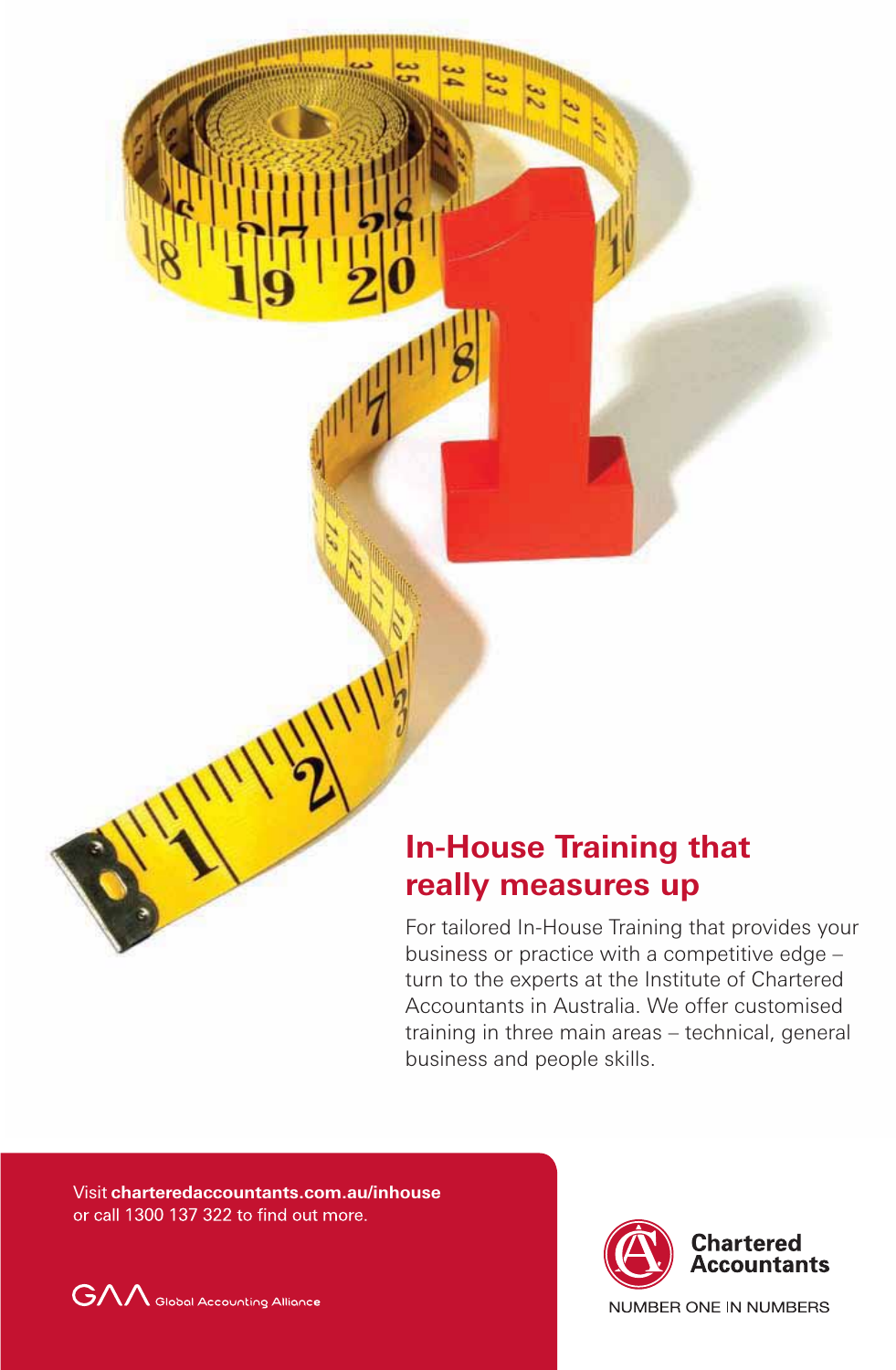## **THE ESSENTIALS**

### **April 2010**

#### **Track 1**

#### **EMPLOYEE SHARE SCHEMES Peter McGinty CA, The Institute of Chartered Accountants in Australia**

- Employees no longer have a choice to be taxed up front or to take a deferral of tax. The design of the share plan dictates the way in which employees are taxed
- Employees may be offered to participate in different types of employee share schemes. Employees with old shares or options issued under the old rules should seek advice from a tax agent
- Employers now have greater PAYGW reporting obligations
- Employers should consider if their employee share plans need to be redesigned
- The new employee share plan system is now predominately driven by the PAYGW summary. Tax agents need to carefully consider how the different types of employee share plans operate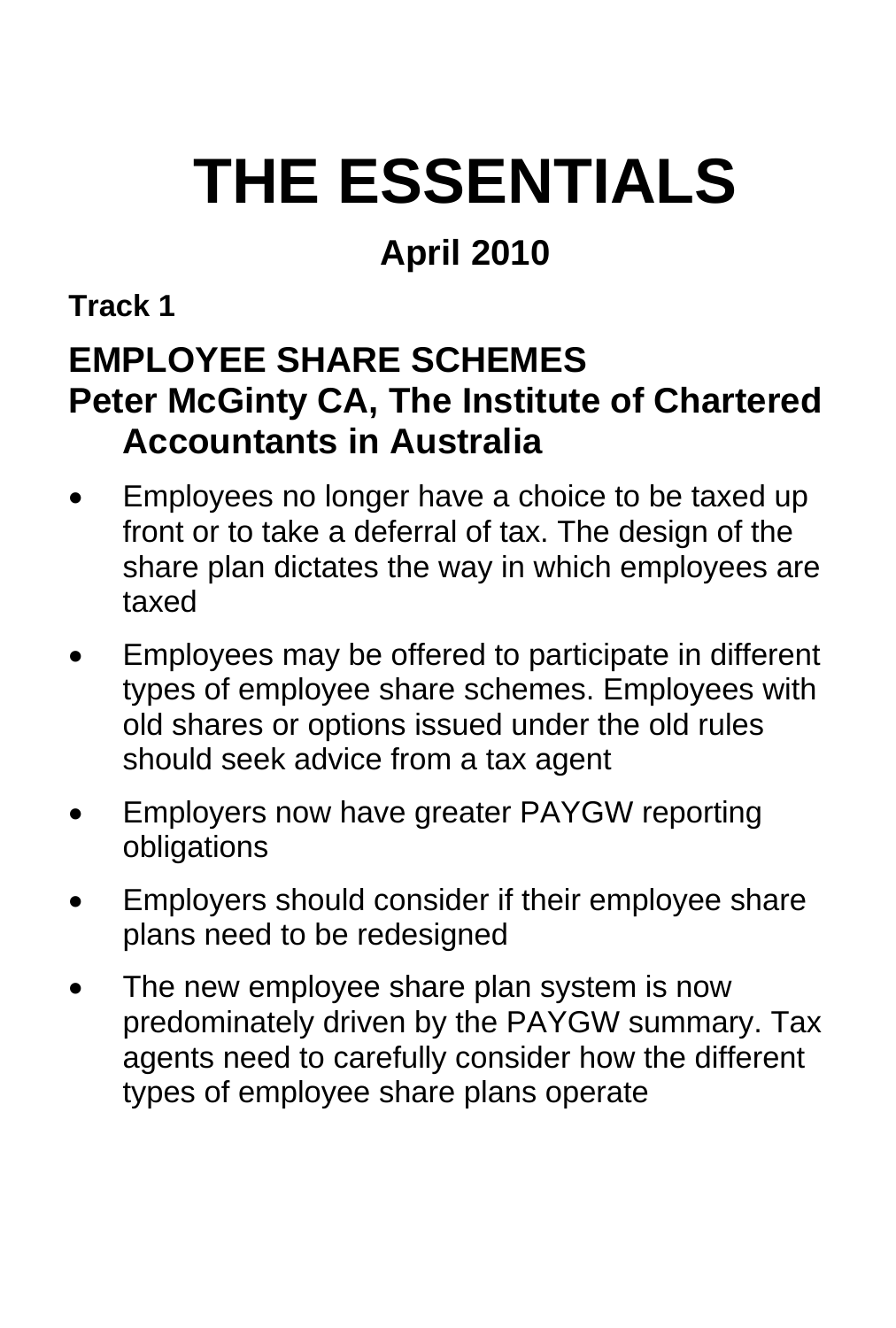### **NAVIGATING THE CREDIT SQUEEZE Guy Barnes, Global Rental and Leasing**

- The GFC over the last 18 months means that credit is harder to source, and when the banks do lend the money the conditions are increasingly onerous
- A sensible alternative to existing banking relationships for solid companies with a good credit history is in rental asset finance
- A third party financier like Global Rental & Leasing buys the assets on behalf of the company that wants to use them and then rents them back on an unsecured basis
- The financier will invest a small equity stake into the deal based on an estimated trade-in value, which ensures the renter gets the assets for lower rate than banks
- The loan is structured as an operating lease which means the renter's balance sheet remains unencumbered and the payments are more tax effective
- Because of the flexibility of the product the finance can be upgraded or terminated during the term without penalties
- I take a leaf from the book of John Paul Getty who once said, if it appreciates buy it, if it depreciates, rent it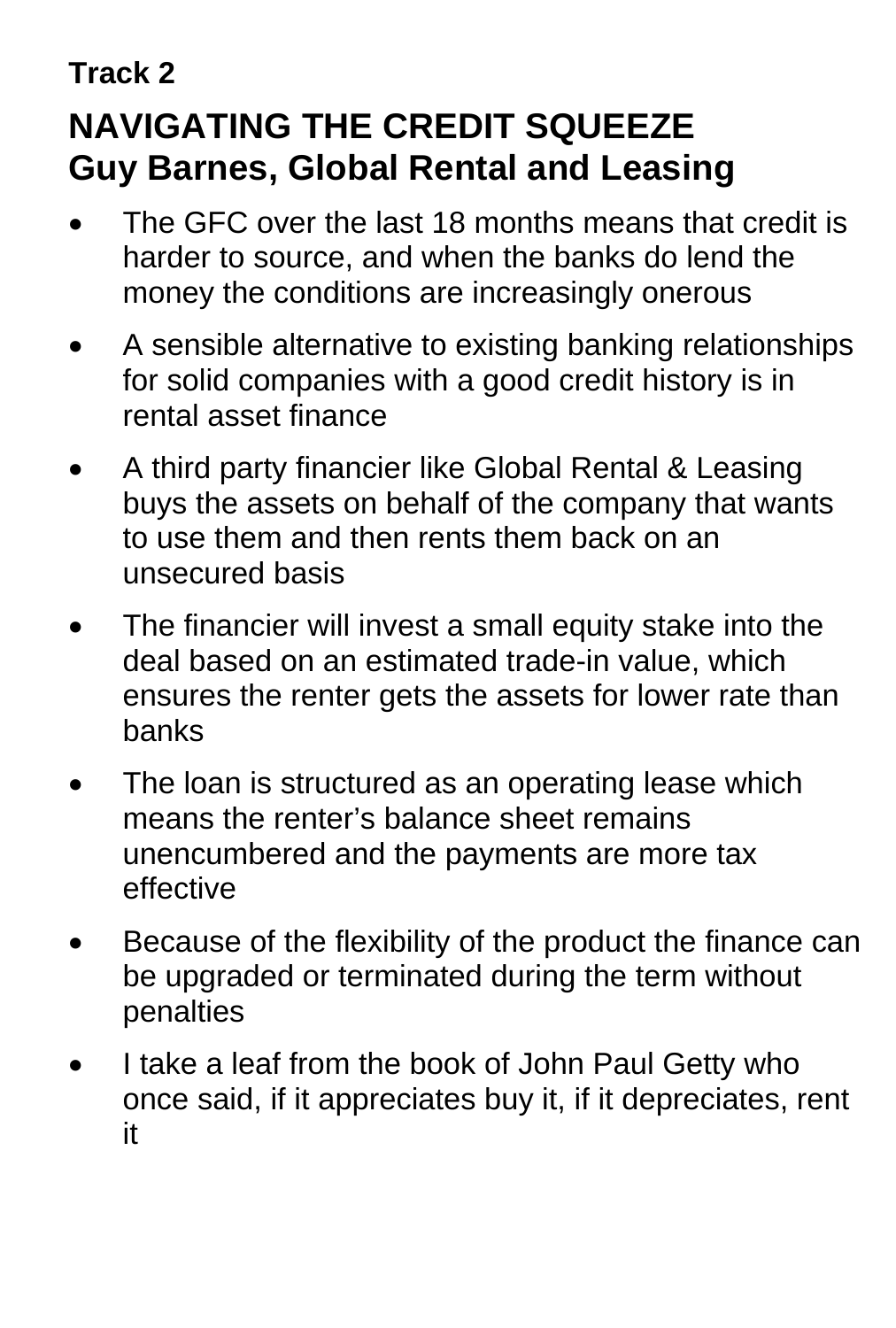### **ECONOMIC UPDATE Professor Neville Norman, Melbourne University**

- Domestically, the ratio of good news to bad news in Australia is increasing: the share market and other confidence indicators rise after a February lull, unemployment figures continue to surprise, long term economic and social policy debates heat up and the good growth figures for 2009 are confirmed in the GDP releases in March
- Internationally, the news is not so good: the US is stalling, Europe is sluggish and even China had a small slump in manufacturing activity in February
- There is increasing debate on policy issues now  $-$  but it's not all positive
- Support for the insulation industry highlights the dangers when Government interacts with industry
- Education curriculum and assessment and hospital funding are also under debate
- Many are asking why the Government has sat on the long-awaited Henry Report for three months. Will the Government release details with legislation in the Federal Budget? This may be too hard politically
- The Federal Budget on May 11 will be an election Budget and the Government won't want to make mistakes in a tight political environment
- There will be pressure to make long-term changes plus amendments to the stimulus packages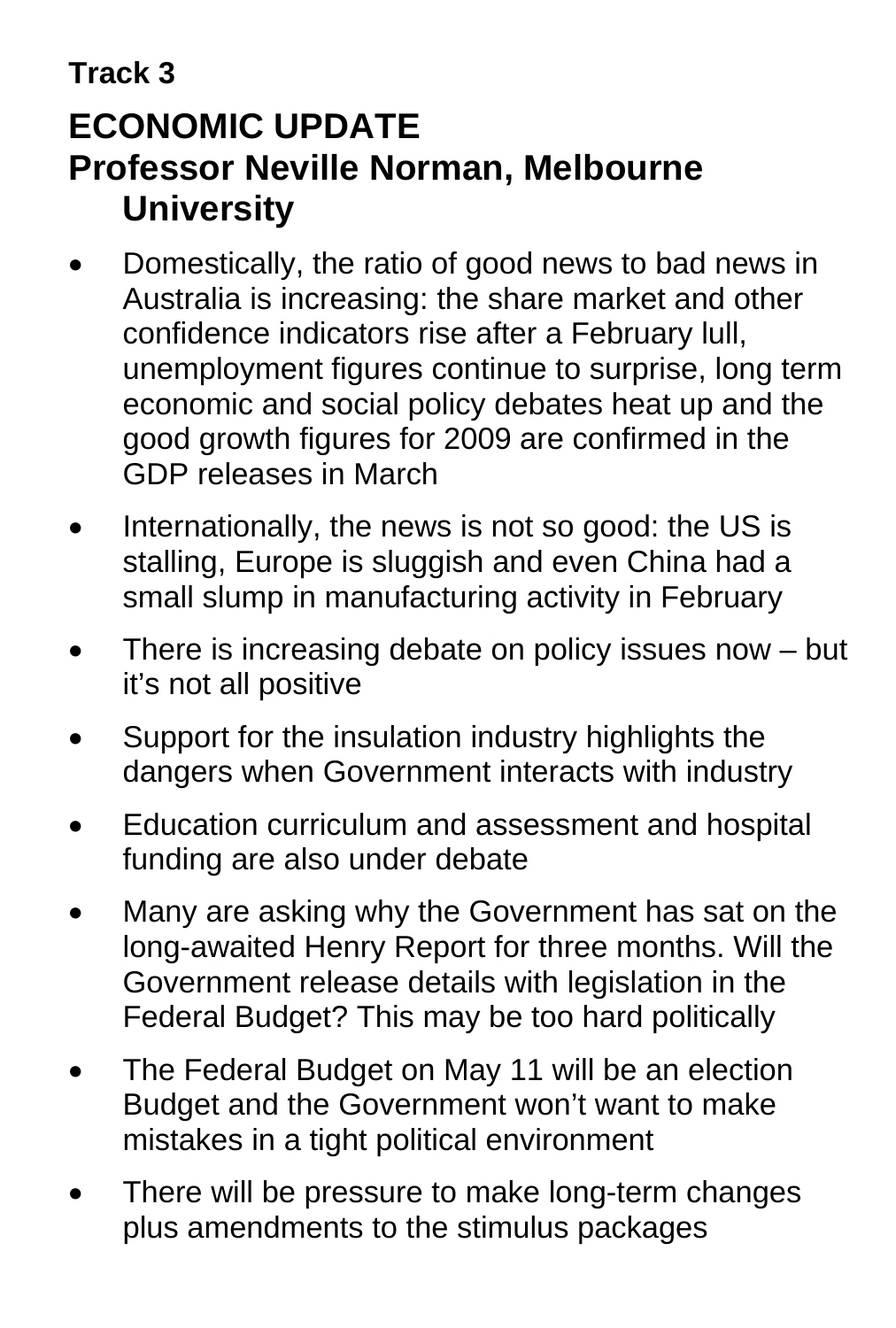- The Government will need to eat humble pie for its botched economic forecasts of last year
- The good news is that there's more revenue around this time
- Start preparing for the 2010/2011 financial year. Expect stronger demand for your cycle-sensitive products, with less help from Government, higher interest rates and, probably, lower exchange rates
- It's a good backdrop for business, with fewer excuses for you!

### **BOOSTING SALES WITH THE iPHONE Don Meij, Domino's Pizza**

- Developing an iPhone application started 15 months ago as part of Domino's digital platform
- We saw the iPhone as visually enriched  $-$  an important factor when retailing food
- We took a punt with very modest break-even predictions
- The results have absolutely exceeded expectations. We expected 14,000 app. downloads and got 200,000 downloads, achieving sales of \$2 million in the first 3 months
- This has justified the expensive development costs, which were funded by the Australian and New Zealand businesses, and we are now considering a roll-out to Domino's Pizza elsewhere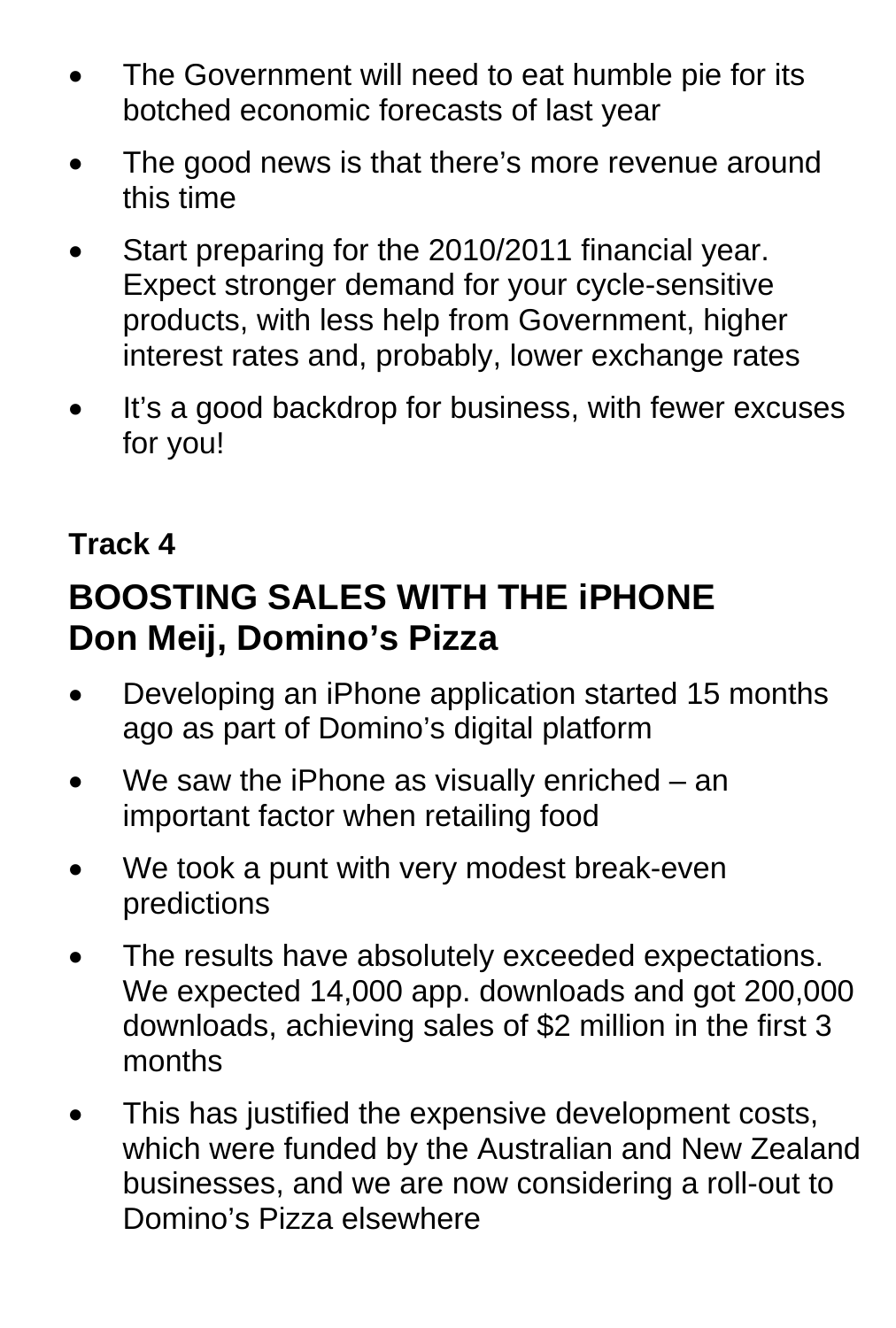- We expect our digital sales to grow, but that growth will curb as a result of the slow penetration, reach and speed of broadband, and also because of Australia's cautious attitude to purchasing online
- It's expensive to develop iPhone applications. You must bring something special to the customer and the product needs to be able to market itself
- As market conditions shifted at the start of the GFC, we put all our savings into new tastes and an improved offering to our customers. We hope this will pay off into the future
- Technology is a risky area and constantly changing. It's important to keep up

### **CREATING A WINNING BOTTOM LINE Sean Ashby, Aussiebum**

- I started with the idea of making distinctively Australian men's swimwear, and tried it out on my friends
- They were positive, but the big Australian retailers turned me down flat
- That made me even more determined to succeed, so I turned to the internet
- I started manufacturing in my lounge room and created my own website
- Meeting the first orders was a challenge, but the business has grown exponentially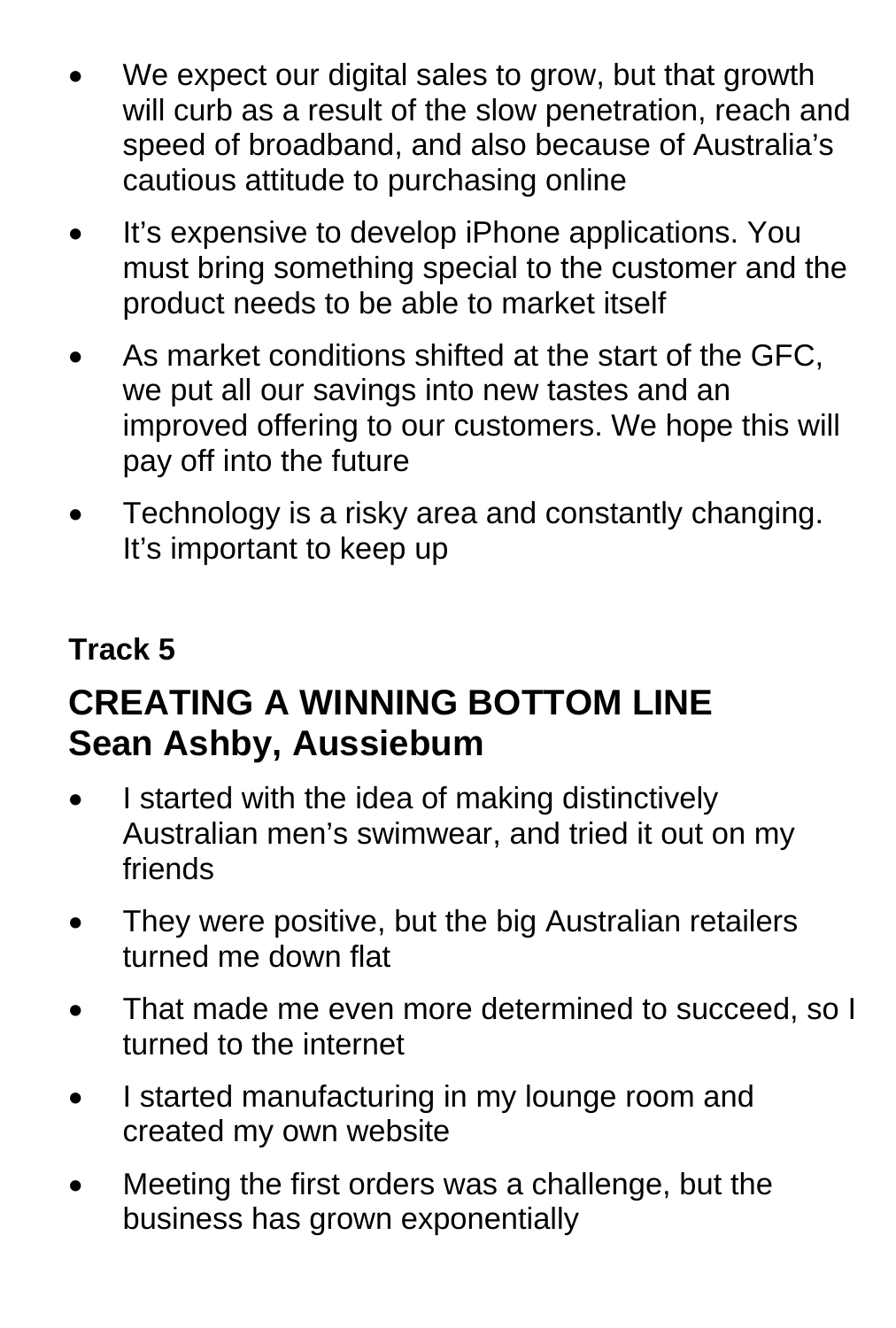- I realised that the laidback Australian lifestyle had a lot to offer to the world, and added an element of sex appeal
- In our first year we turned over \$30,000. Last year it was \$23.5 million, growing by 40 percent during the **GFC**
- Our key markets are North America and Europe and we sell in many of the world's leading department stores
- But I still won't sell to the Australian retailers who wouldn't support me when I was starting out
- Australia represents 20 percent of our turnover, but it's all done on the internet
- We have a great young team who are growing with the business, and I'm particularly proud that we still manufacture in Australia
- We're passionate about our product and the values behind the business, which haven't changed despite our success

### **TILTING THE ODDS IN YOUR FAVOUR Kevin Ryan, Ryan & Associates**

- The internet has changed the buying and selling cycles dramatically – the customer now often knows more about the product than the salesperson
- The essential skill needed now is facilitation helping the customer to make the right choice, not just selling to them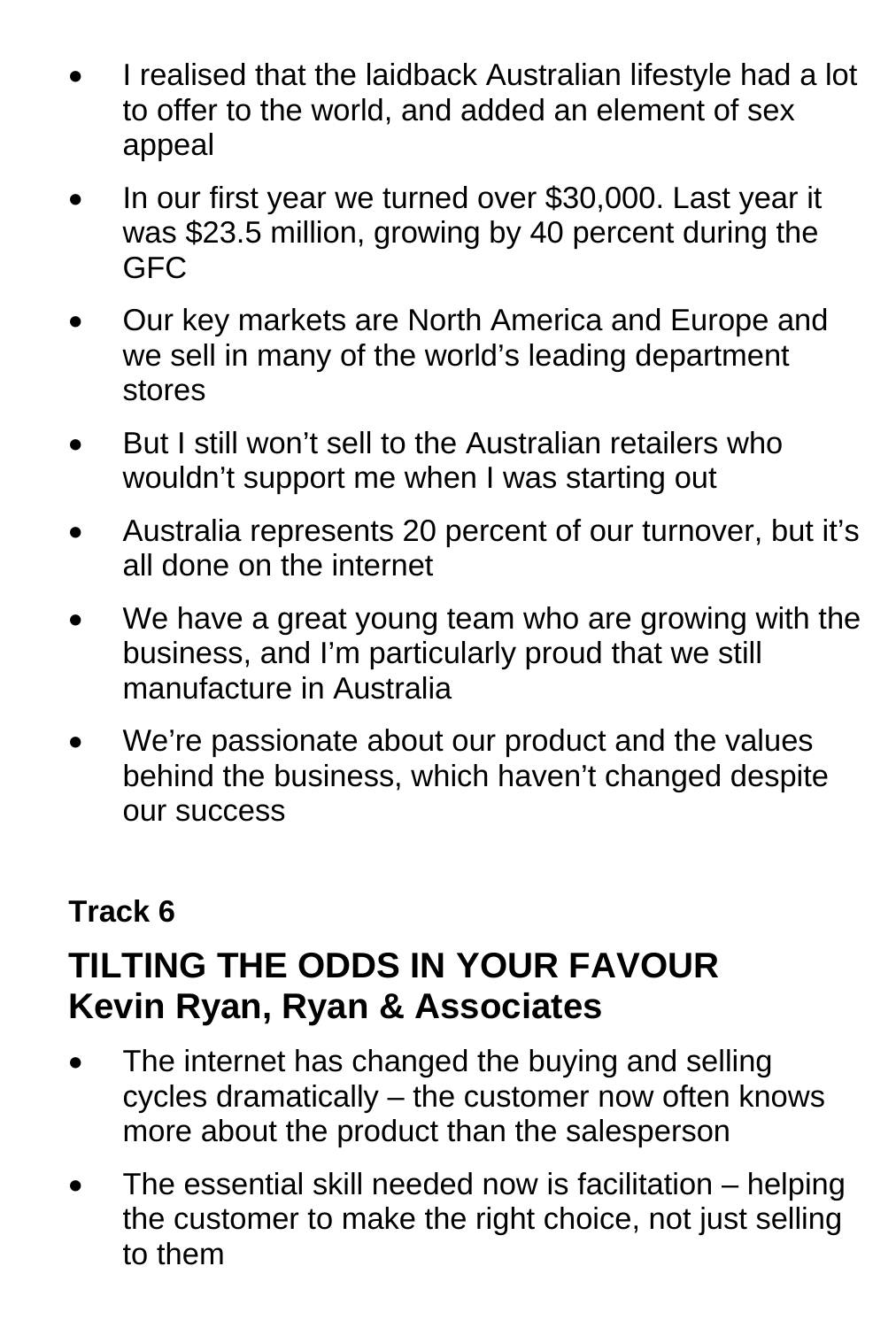- I have developed the TILT theory to help salespeople become buying advisors and industry experts and insert themselves back into the process
- TILT stands for trust, influence, leverage and trigger the 4 stages of bringing a sale to completion
- It's important to quickly put yourself in the position where the potential customer trusts you – and you can start by showing that you trust them
- That means you'll be able to influence the customer's thinking – the second stage
- You'll then be able to exercise the leverage to propel the customer towards a decision in your favour
- And then it's a matter of identifying and using the triggers that will lead to a confident buying decision
- The same principles apply whatever the sales vehicle – an internet "landing page" needs to take the customer through the same stages
- Humour is an important ingredient in the sales process – we like people who make us laugh, and we're more likely to buy from people we like

#### **GROWING YOUR BUSINESS – THE ATTITUDE STORY**

### **James Herald, Major Motivation**

Starting and growing businesses does not have to mean you spend a lot of money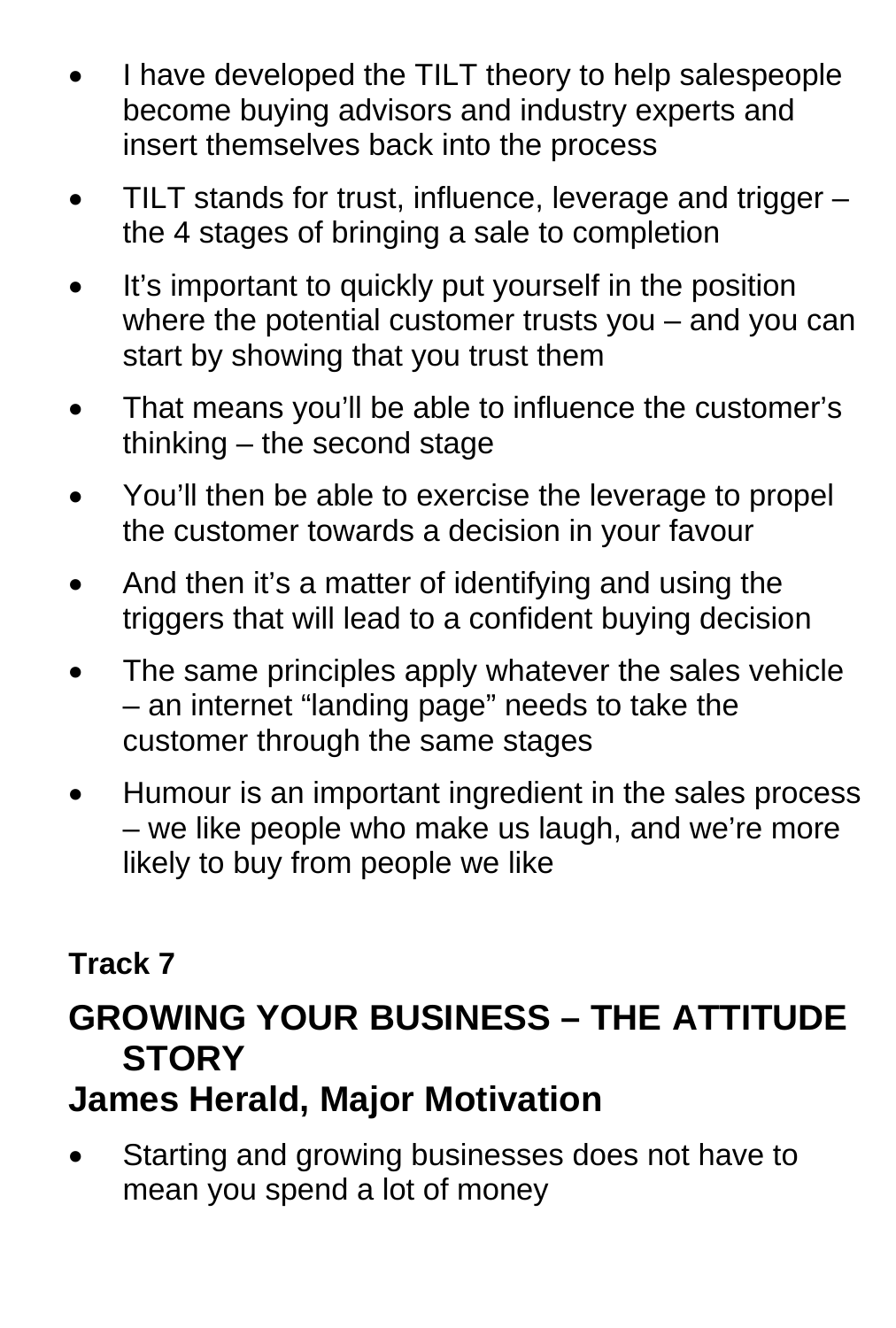- Before you explore ways to use extra money in your business to grow, find out if you have the tools now
- Instead of trying to find new customers all the time, spend more effort to keep your current customers happy. They may then become your best promoters
- Going that extra mile for your customers is a great way to keep them loyal
- Seek out mentors for your business. Never think that you know everything about what you do
- Never stop learning. There are new methods and systems for business growth now. Are you changing or will you do things the way you always have?
- Instead of waiting for future customers to come to you, go to them. Social networking sites are a great way to reach an audience that doesn't even know you exist

#### **TAX UPDATE Michael Jones, Cummings Flavel McCormack**

- For the first time, employers will need to include figures for Reportable Employee Super Contributions in their end-of-year PAYG notices
- The provision came into effect on July 1, 2009 and relates to any extra Super contribution employees have arranged as a salary sacrifice
- It would be helpful to advise employees that this will happen, and that it may affect their personal tax position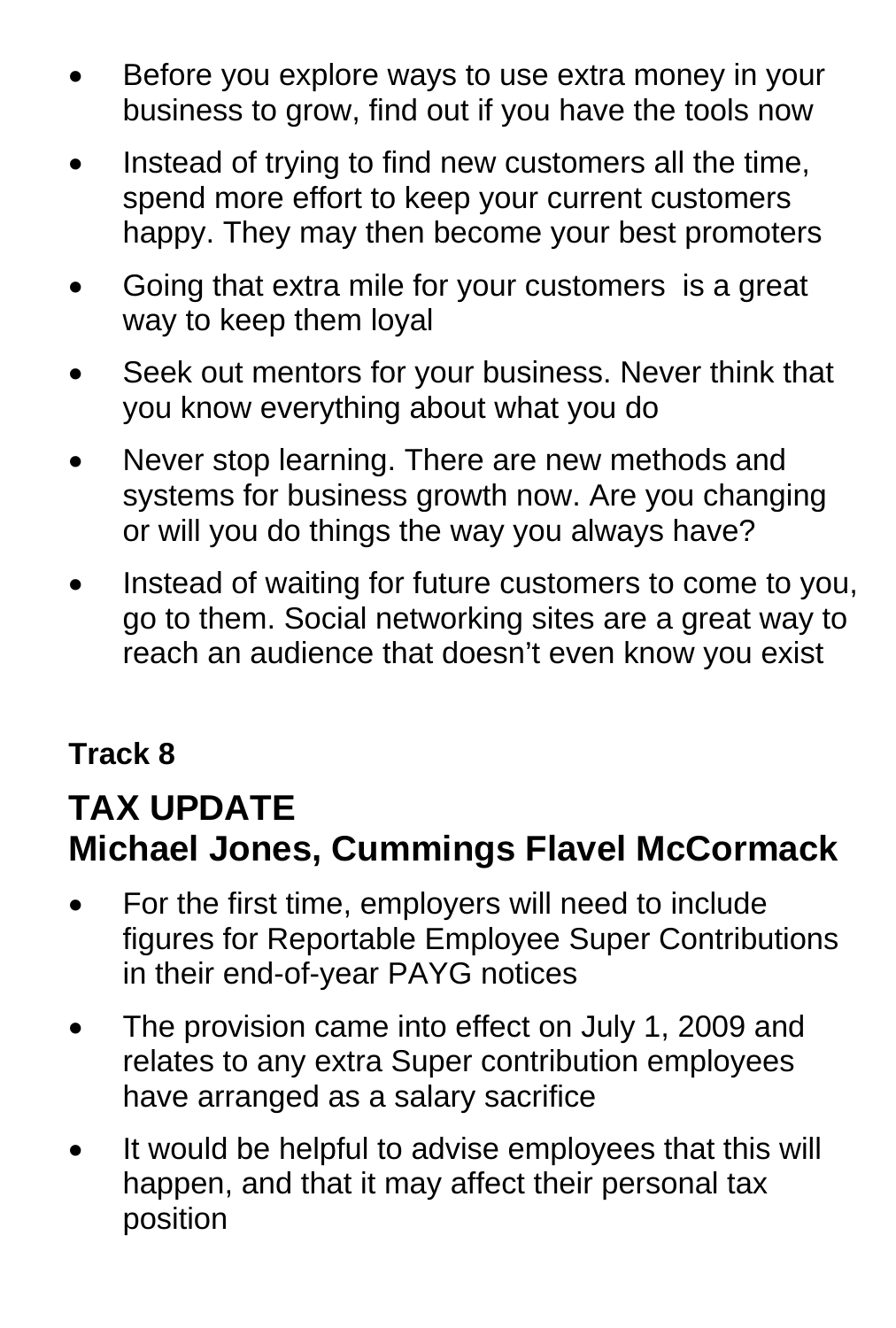- Don't forget that concessional contributions to Super are now limited to \$25,000 p.a. for those aged under 50 and \$50,000 if you're over 50
- If you exceed those limits, you'll pay tax on the excess at 46 and a half percent
- And if that excess amount also pushes your nonconcessional contributions over the limit of \$150,000 p.a., you'll pay another 46 and a half percent
- A new Tax Office ruling has sought to define what comprises a contribution to a Super fund
- In essence, it says that a contribution is anything of value that increases the capital of a Super fund and is provided by a person whose purpose is to benefit one or more members. It provides two examples:
- If a member of the fund arranges for accounting and audit services for the fund, and pays for them, that's regarded as a contribution
- But if the member is a qualified accountant and provides the services himself, without payment, that's not a contribution
- People are now increasingly providing for their own retirement, so it's important to take the time and trouble to get these things right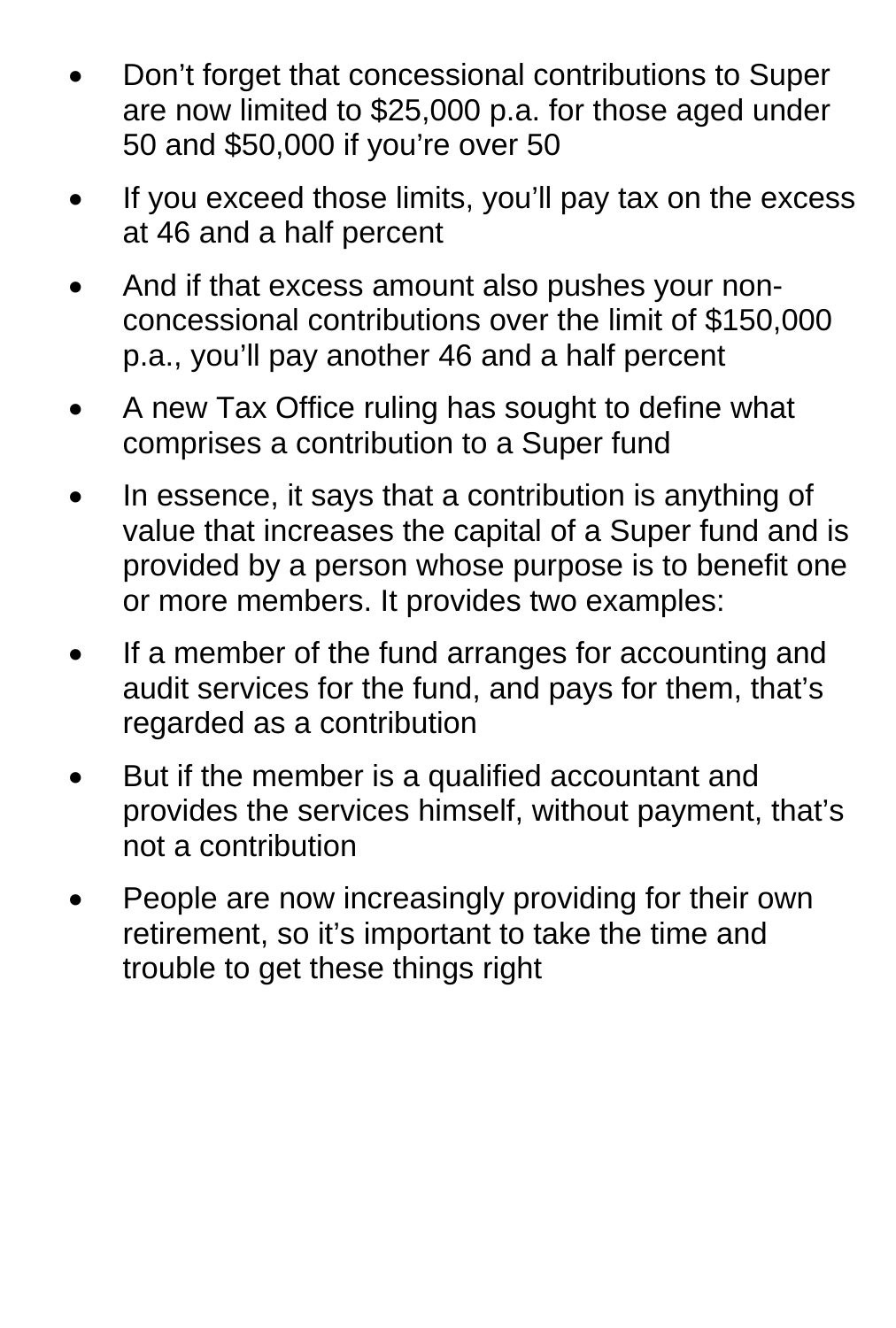### **Track 9 SHAREMARKET UPDATE Tim Lincoln, Lincoln Stock Doctor**

- You must do your homework. You can't rely on third party advice
- Now is the time to do that homework, after the end of the reporting season
- It's been a positive reporting season with companies continuing to grow in challenging times
- Other highlights included companies withstanding headwinds like the \$AU exchange rate
- On the downside, some companies had poor results but were rewarded because they exceeded expectations
- Favourite stocks: CSL, JB Hi-Fi, Woolworths, Kingsgate Gold, Sirtex, Seek, Westpac

#### **Track 10**

### **LEARNING FROM YOUR EX-EMPLOYEES Sheralyn Guy, HRhelp**

- When an employee leaves, make sure you ask for feedback. They're more likely then to tell you what's good about your business and what could be improved
- Treat the departing employee with respect  $-$  they could re-appear as a customer, or as an advocate for your business